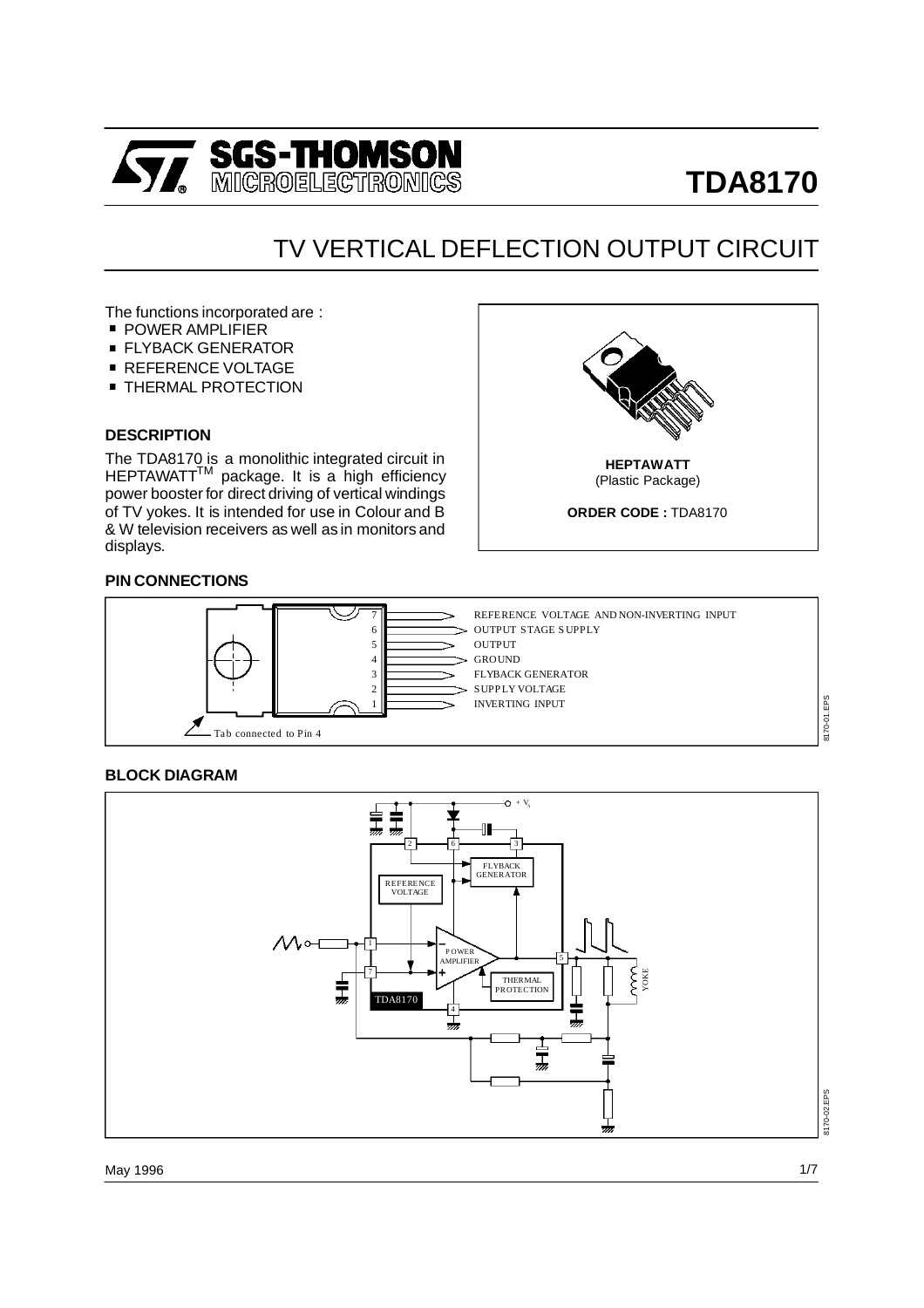#### **TDA8170**

#### **SCHEMATIC DIAGRAM**



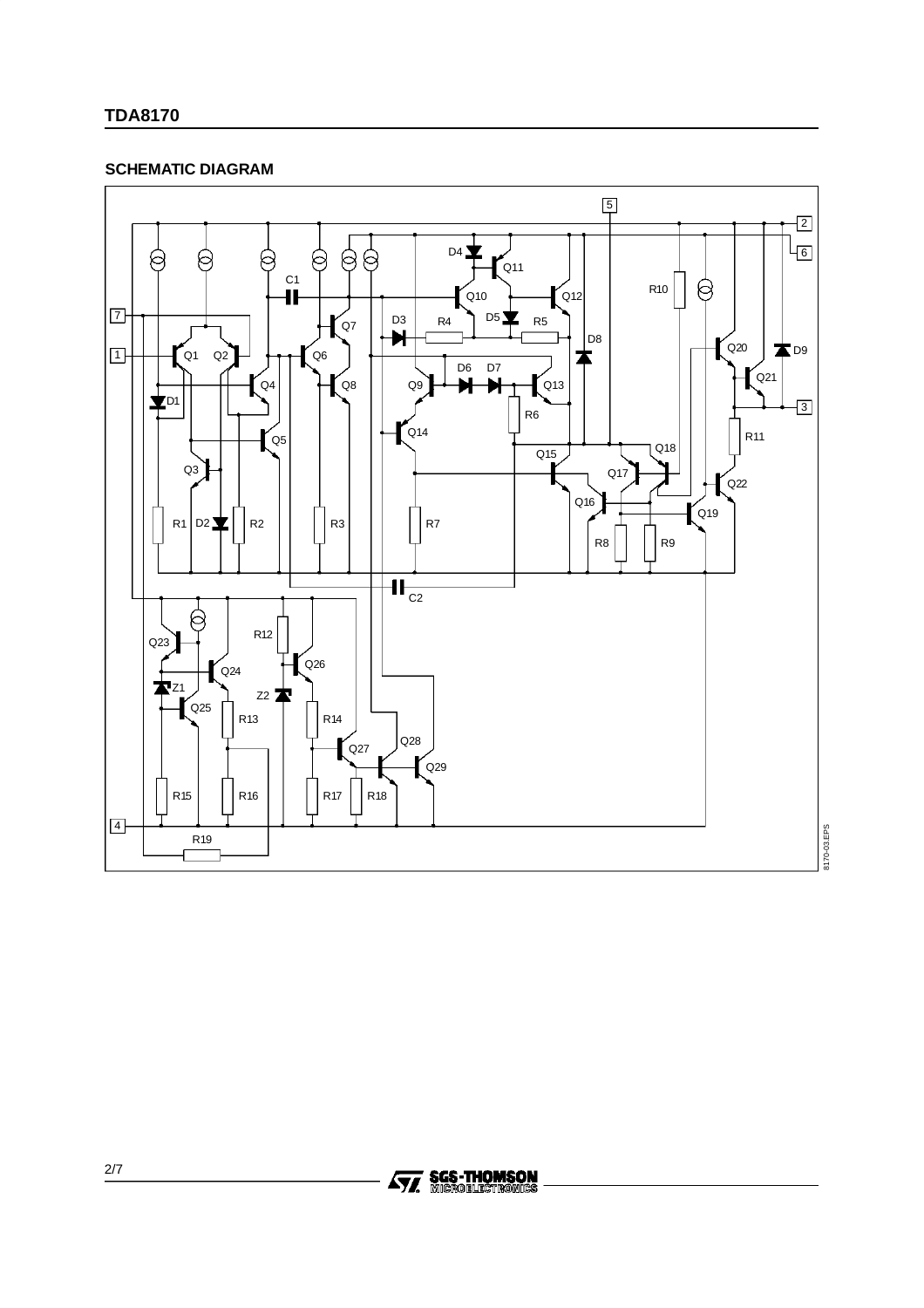#### **ABSOLUTE MAXIMUM RATINGS**

| Symbol                      | <b>Parameter</b>                                                                     | Value            | Unit        |
|-----------------------------|--------------------------------------------------------------------------------------|------------------|-------------|
| $V_{\rm S}$                 | Supply Voltage (pin 2)                                                               | 35               | V           |
| $V_5, V_6$                  | Flyback Peak Voltage                                                                 | 60               | V           |
| $V_3$                       | Voltage at Pin 3                                                                     | $+V_{s}$         |             |
| $V_1, V_7$                  | Amplifier Input Voltage                                                              | $+V_s$<br>$-0.5$ | $\vee$      |
| $\mathsf{I}_\Omega$         | Output Peak Current (non repetitive, $t = 2$ msec)                                   | 2.5              | A           |
| $\mathsf{I}^{\circ}$        | Output Peak Current at $f = 50$ or 60 Hz, $t \le 10$ usec                            | 3                | A           |
| $I_{\Omega}$                | Output Peak Current at $f = 50$ or 60 Hz, $t > 10$ used                              | 2                | A           |
| $\mathbf{a}$                | Pin 3 DC Current at $V_5 < V_2$                                                      | 100              | mA          |
| $\mathbf{I}_3$              | Pin 3 Peak to Peak Flyback Current at f= 50 or 60 Hz, $t_{\text{fly}} \leq 1.5$ msec | 3                | A           |
| $P_{\text{tot}}$            | Total Power Dissipation at $T_{\text{case}} = 90 \text{ °C}$                         | 20               | W           |
| ${\mathsf T}_{\text{stg}},$ | Storage and Junction Temperature                                                     | $-40$ to 150     | $^{\circ}C$ |

#### **THERMAL DATA**

| $\sim$ vmbol $\sim$ | Parameter                                                          | Value | Unit               |
|---------------------|--------------------------------------------------------------------|-------|--------------------|
| $R_{th}$<br>i-case  | Thermal <sub>1</sub><br>Max.<br>Resistance Junction-case<br>______ |       | $\circ$ C.AA<br>اب |

#### **ELECTRICAL CHARACTERISTICS**

(refer to the test circuits,  $V_S = 35V$ ,  $T_{amb} = 25^{\circ}C$  unless otherwise specified)

| Symbol                                  | <b>Parameter</b>                              | <b>Test Conditions</b>              | Min. | Typ.          | Max. | Unit   | Fig.           |
|-----------------------------------------|-----------------------------------------------|-------------------------------------|------|---------------|------|--------|----------------|
| $\mathsf{I}_2$                          | <b>Pin 2 Quiescent Current</b>                | $I_3 = 0, I_5 = 0$                  |      | 8             | 16   | mA     | 1a             |
| l6                                      | Pin 6 Quiescent Current                       | $I_3 = 0, I_5 = 0$                  |      | 16            | 36   | mA     | 1a             |
| ł1.                                     | Amplifier Input Bias Current                  | $V_1 = 1 V$                         |      | $-0.1$        | $-1$ | μA     | 1a             |
| V <sub>7</sub>                          | Reference Voltage                             |                                     |      | $2.2^{\circ}$ |      | $\vee$ | 1a             |
| $\Delta V_7$<br>$\overline{\Delta V_S}$ | Reference Voltage Drift versus Supply Voltage | $V_s = 15$ to 30 V                  |      | 1             | 2    | mV/V   | 1a             |
| $V_{3L}$                                | Pin 3 Saturation Voltage to GND               | $I_3 = 20 \text{ mA}$               |      | 1             |      | V      | 1c             |
| V <sub>5</sub>                          | Quiescent Output Voltage                      | $V_s = 35 V$ , $R_a = 39 k\Omega$   |      | 18            |      | V      | 1 <sub>d</sub> |
|                                         |                                               | $V_s = 15$ V, $R_a = 13$ k $\Omega$ |      | 7.5           |      | V      | 1 <sub>d</sub> |
| $V_{5L}$                                | Output Saturation Voltage to GND              | $I_5 = 1.2 A$                       |      | 1             | 1.4  | V      | 1c             |
|                                         |                                               | $I_5 = 0.7 A$                       |      | 0.7           |      | V      | 1c             |
| $V_{5H}$                                | Output Saturation Voltage to Supply           | $- I_5 = 1.2 A$                     |      | 1.6           | 2.2  | V      | 1b             |
|                                         |                                               | $ I_5 = 0.7 A$                      |      | 1.3           | 1.8  | V      | 1 <sub>b</sub> |
| Τi                                      | Junction Temperature for Thermal Shut Down    |                                     |      | 140           |      | °C     |                |

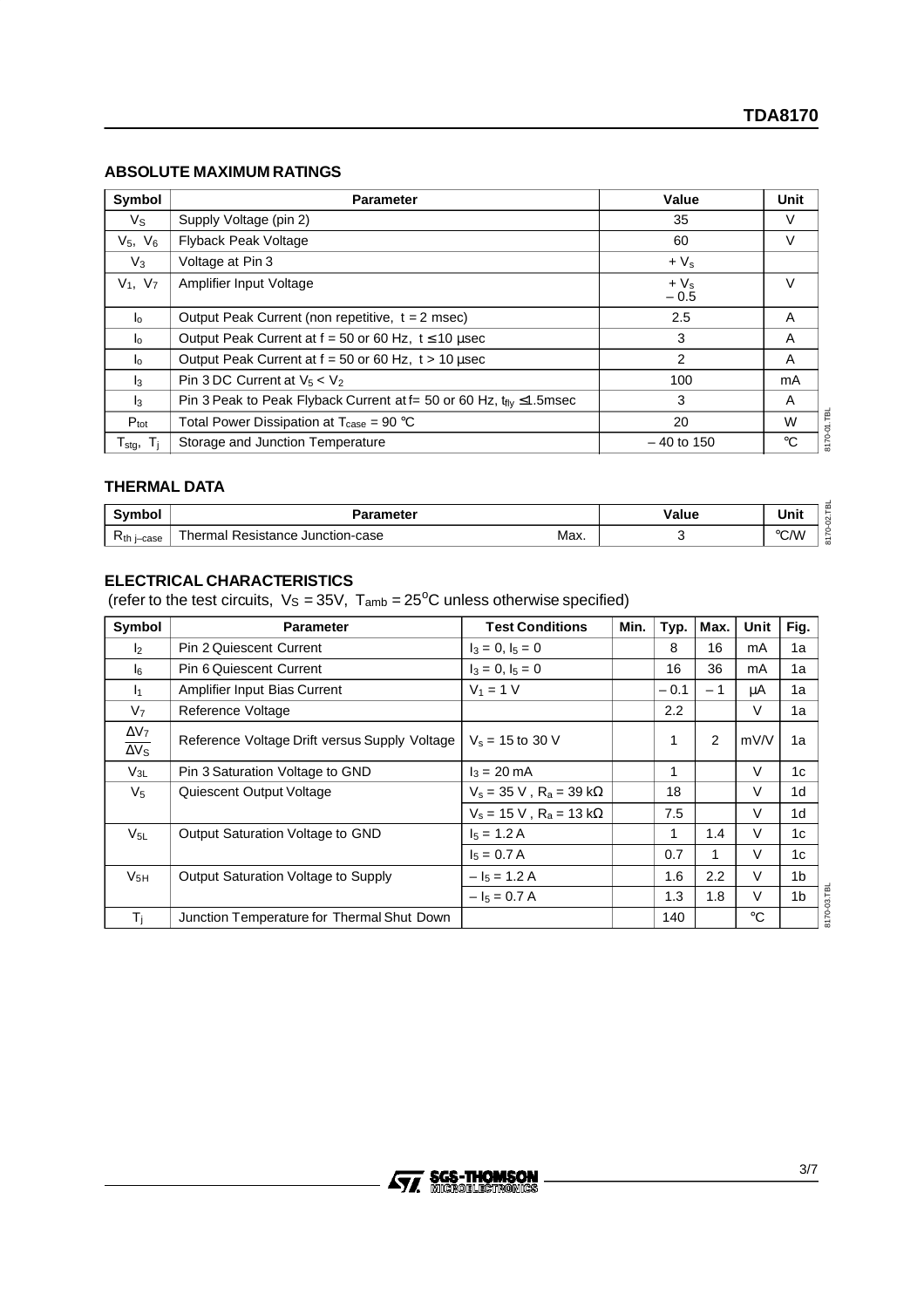∆V7/∆VS  $-\mathsf{O}+\mathsf{V}_\mathsf{S}$  $I_2$   $\left(\frac{\ }{\phantom{0}}\right)I_6$ 2 6 5 10kΩ  $S<sub>1</sub>$ 1 b 7 4  $I_1$  $V_7$ 1V 8170-04.EPS S1 : (a)  $_{12}$  and  $I_6$  ; (b)  $I_1$ 

Figure 1a : Measurement of  $I_1$ ,  $I_2$ ,  $I_6$ ,  $V_7$ ,









**Figure 1d : Measurement of V<sub>5</sub>** 







8170-04.EPS



4/7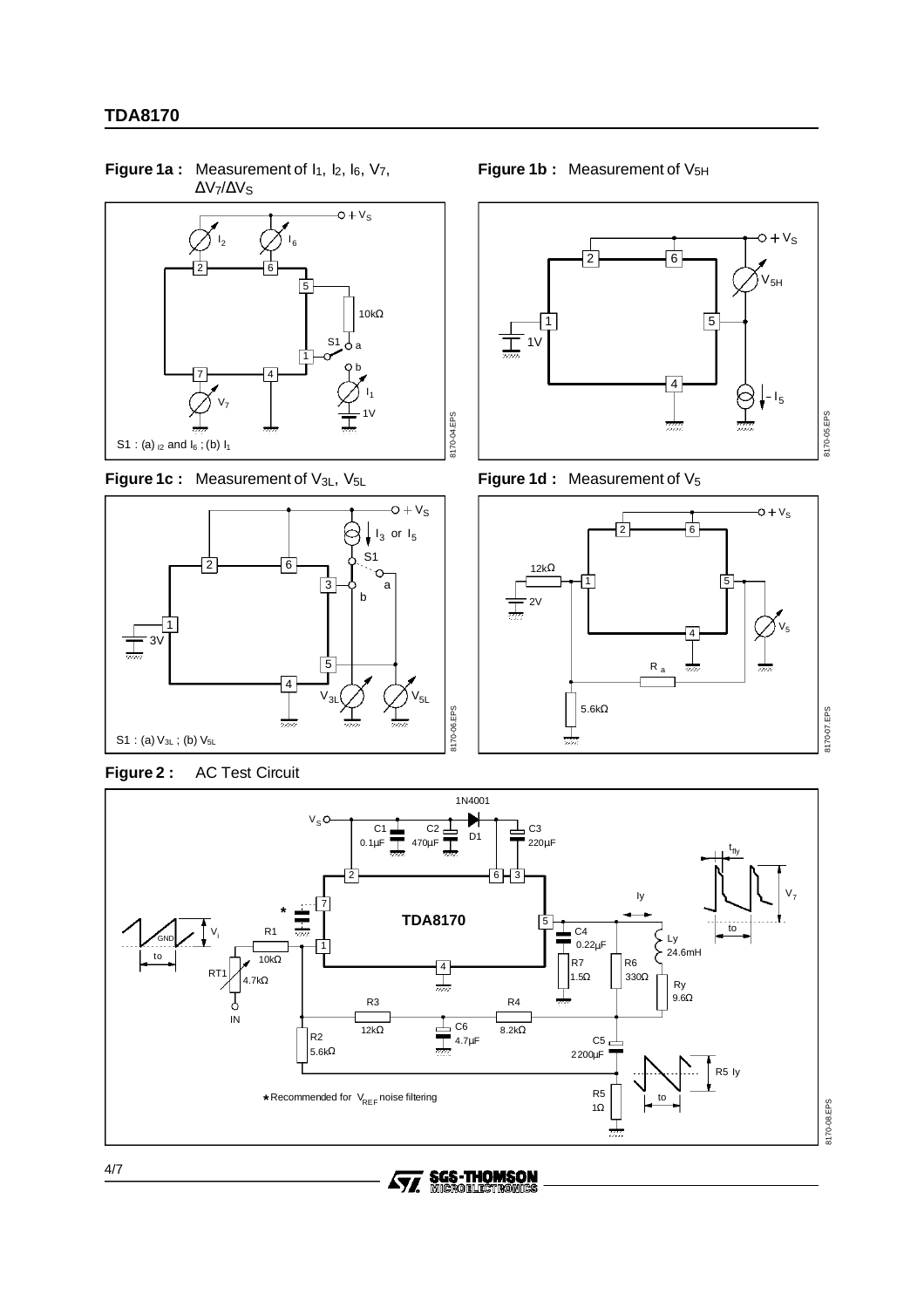

### **Figure 3** : PC Board and Component layout of the Circuit of fig. 2(1 : 1 scale)



#### **COMPONENTS LIST FOR TYPICAL APPLICATIONS**

| Component          | 110 ° TVC<br>5.9 $\Omega$ /10 mH<br>1.95 App | 110 ° TVC<br>$9.6 \Omega/24.6$ mH<br><b>1.2 App</b> | 90 ° TVC<br>15 Ω/30 mH<br>0.82 App | Unit      |
|--------------------|----------------------------------------------|-----------------------------------------------------|------------------------------------|-----------|
| RT <sub>1</sub>    | 10                                           | 4.7                                                 | 10                                 | kΩ        |
| R <sub>1</sub>     | 12                                           | 10                                                  | 12                                 | $k\Omega$ |
| R <sub>2</sub>     | 10                                           | 5.6                                                 | 5.6                                | kΩ        |
| R <sub>3</sub>     | 27                                           | 12                                                  | 18                                 | $k\Omega$ |
| R <sub>4</sub>     | 12 <sup>°</sup>                              | 8.2                                                 | 5.6                                | kΩ        |
| R <sub>5</sub>     | 0.82                                         | 1                                                   | 1                                  | Ω         |
| R <sub>6</sub>     | 270                                          | 330                                                 | 330                                | Ω         |
| R7                 | 1.5                                          | 1.5                                                 | 1.5                                | Ω         |
| D <sub>1</sub>     | 1N 4001                                      | 1N 4001                                             | 1N 4001                            | -         |
| C <sub>1</sub>     | 0.1                                          | 0.1                                                 | 0.1                                | μF        |
| C <sub>2</sub> el. | 1000/25 V                                    | 470/25 V                                            | 470/25 V                           | $\mu$ F   |
| C <sub>3</sub> el. | 220/25 V                                     | 220/25 V                                            | 220/25 V                           | μF        |
| C <sub>4</sub>     | 0.22                                         | 0.22                                                | 0.22                               | $\mu$ F   |
| C5 el.             | 200/25 V                                     | 2200/25 V                                           | 1000/16 V                          | μF        |
| C6 el.             | 4.7/16 V                                     | 4.7/16 V                                            | 10/16 V                            | μF        |

8170-04.TBL 8170-04.TBL

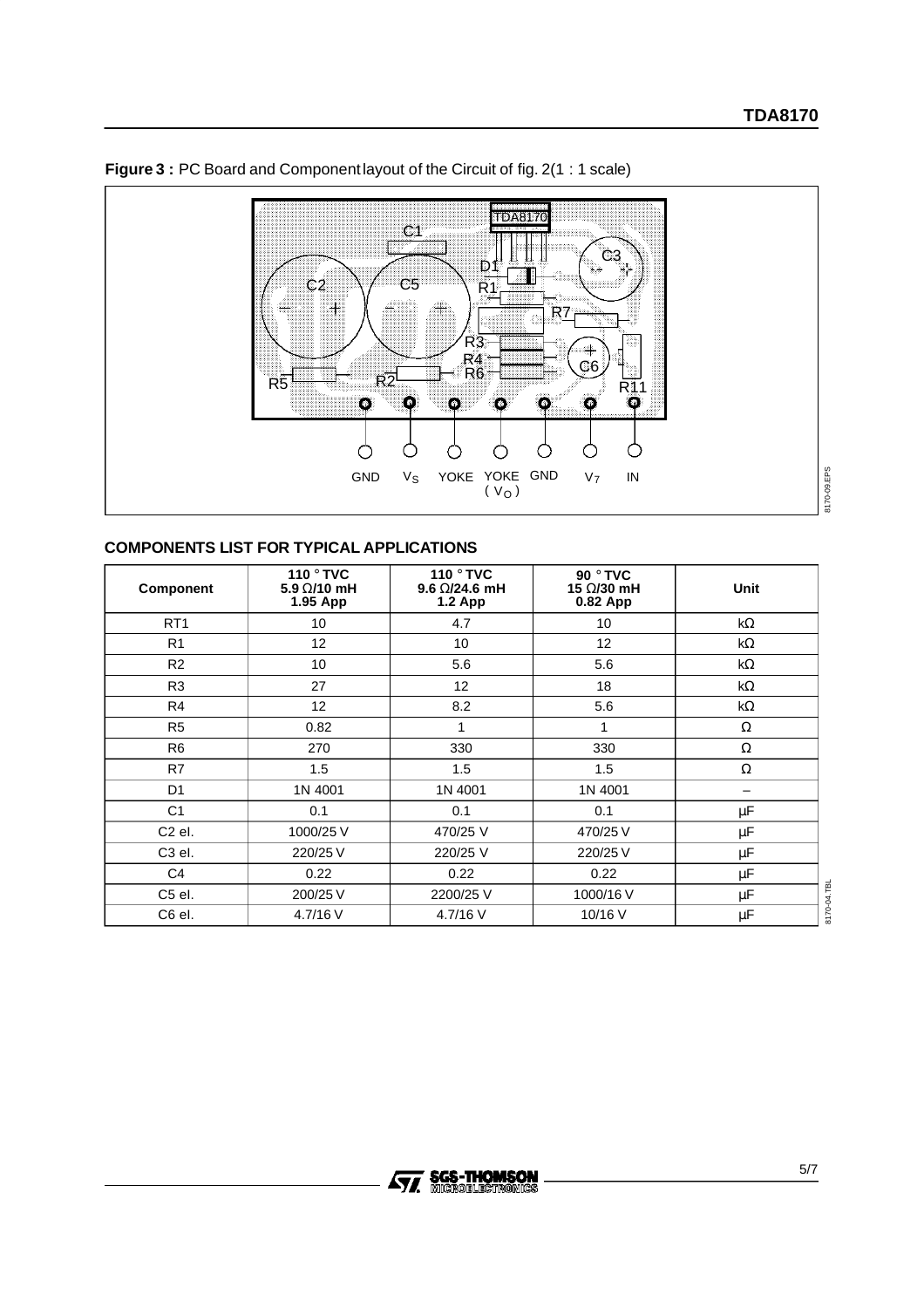#### **TDA8170**

#### **TYPICAL PERFORMANCES**

| <b>Parameter</b>                 | 110 ° TVC<br>5.9 $\Omega$ /10 mH | 110 ° TVC<br>9.6 $\Omega$ /27 mH | 90 ° TVC<br>15 Ω/30 mH | Unit                        |
|----------------------------------|----------------------------------|----------------------------------|------------------------|-----------------------------|
| V <sub>s</sub> - Supply Voltage  | 24                               | 22.5                             | 25                     | V                           |
| $I_s$ - Current                  | 280                              | 175                              | 125                    | mA                          |
| t <sub>fly</sub> - Flyback Time  | 0.6                              |                                  | 0.7                    | ms                          |
| P <sub>tot</sub> - Power Dissip. | 4.2                              | 2.5                              | 2.05                   | W                           |
| $R_{th o-a}$ - Heatsink          | 7                                | 13                               | 16                     | $\degree$ C/W               |
| T <sub>amb</sub>                 | 60                               | 60                               | 60                     | $^{\circ}C$                 |
| $T_{j\,max}$                     | 110                              | 110                              | 110                    | $^{\circ}C$                 |
| $T_{\rm o}$                      | 20                               | 20                               | 20                     | ms                          |
| V <sub>1</sub>                   | 2.5                              | 2.5                              | 2.5                    | 05.TBL<br>$V_{\mathsf{pp}}$ |
| V <sub>7</sub>                   | 2.5                              | 2.5                              | 2.5                    | 8170<br>$V_{p}$             |

#### **MOUNTING INSTRUCTIONS**

The power dissipated in the circuit must be removed by adding an external heatsink.

Thanks to the HEPTAWATT $^{\mathsf{TM}}$  package attaching the heatsink is very simple, a screw a compression

spring (clip) being sufficient. Between the heatsink and the package it is better to inserta layer of silicon grease, to optimize the thermal contact ; no electrical isolation is needed between the two surfaces.





**Ay, SGS-THOMSON** 

6/7